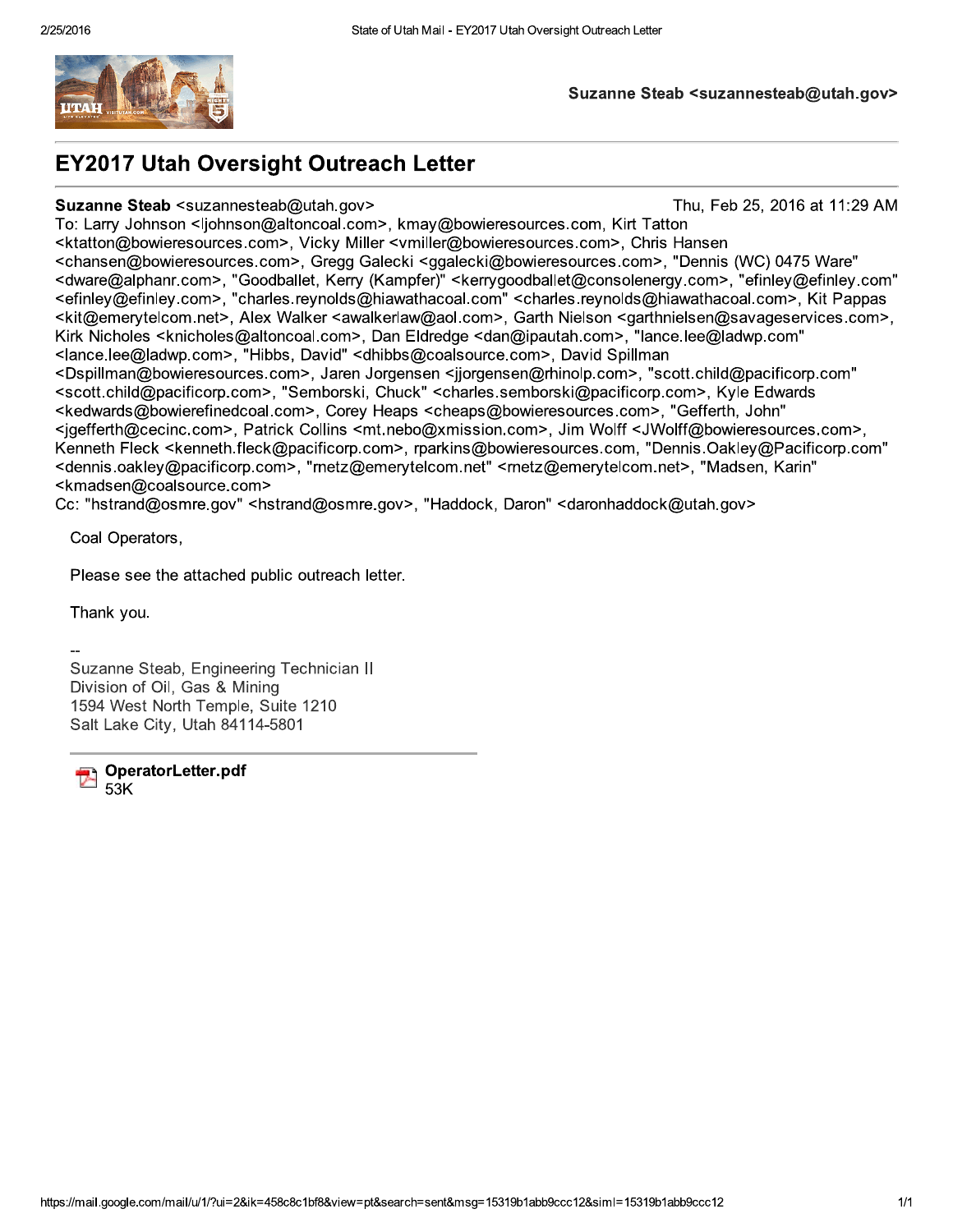

# **State of Utah**

**DEPARTMENT OF NATURAL RESOURCES** 

**MICHAEL R. STYLER**   *Executive Director* 

 **Division of Oil, Gas and Mining JOHN R. BAZA**  *Division Director*

February 25, 2016

To: Coal Operators

### Subject: Public Outreach for the Evaluation of Utah's Coal Regulatory and AMR Programs (Division of Oil, Gas and Mining & Federal Office of Surface Mining Reclamation and Enforcement)

Each year the United States Department of the Interior, Office of Surface Mining Reclamation and Enforcement (OSMRE), and the Utah Department of Natural Resources, Division of Oil, Gas and Mining (DOGM), jointly evaluate DOGM's programs for regulating coal mining and reclaiming abandoned mine lands in Utah. We determine how effectively the DOGM coal regulatory program is (1) ensuring that land reclamation on coal mines is contemporaneous and successful, (2) preventing offsite impacts to lands and waters adjacent to coal mine permit areas, and (3) providing service to its customers. We also determine how effectively the DOGM Abandoned Mine Reclamation (AMR) program is using funds provided under the Surface Mining Control and Reclamation Act (SMCRA) to accomplish the objectives of Title IV, Section 405 of SMCRA. Our evaluation process includes the selection of specific coal mining and land reclamation topics to evaluate these criteria.

At the end of each evaluation period, OSMRE writes reports addressing DOGM's effectiveness in implementing its coal regulatory and AMR programs. The Annual Evaluation Summary reports are accessible through the OSMRE website at: http://odocs.osmre.gov/. These reports may also be found on the DOGM website at http://www.ogm.utah.gov/. Our next oversight evaluation period is from July 1, 2016, through June 30, 2017.

We are requesting your comments on OSMRE's oversight process for both the coal regulatory and AMR programs, recommendations for evaluation topics, and suggestions for improving our future Annual Reports. We are also providing you the opportunity to discuss ideas and concerns pertinent to our programs with OSMRE's Denver Regional Office.

If you have any suggestions or questions on the annual evaluation process, or if you would like to request discussions with OSMRE's Denver Regional Office, please contact us by March 30, 2016. You may e-mail us at daronhaddock@utah.gov, telephone (801) 538-5325, and hstrand@osmre.gov, telephone (303) 293-5026, or mail us a letter at the addresses shown below. If you prefer **UTAH** to receive this annual outreach letter by email in the future, please provide us with your email address.